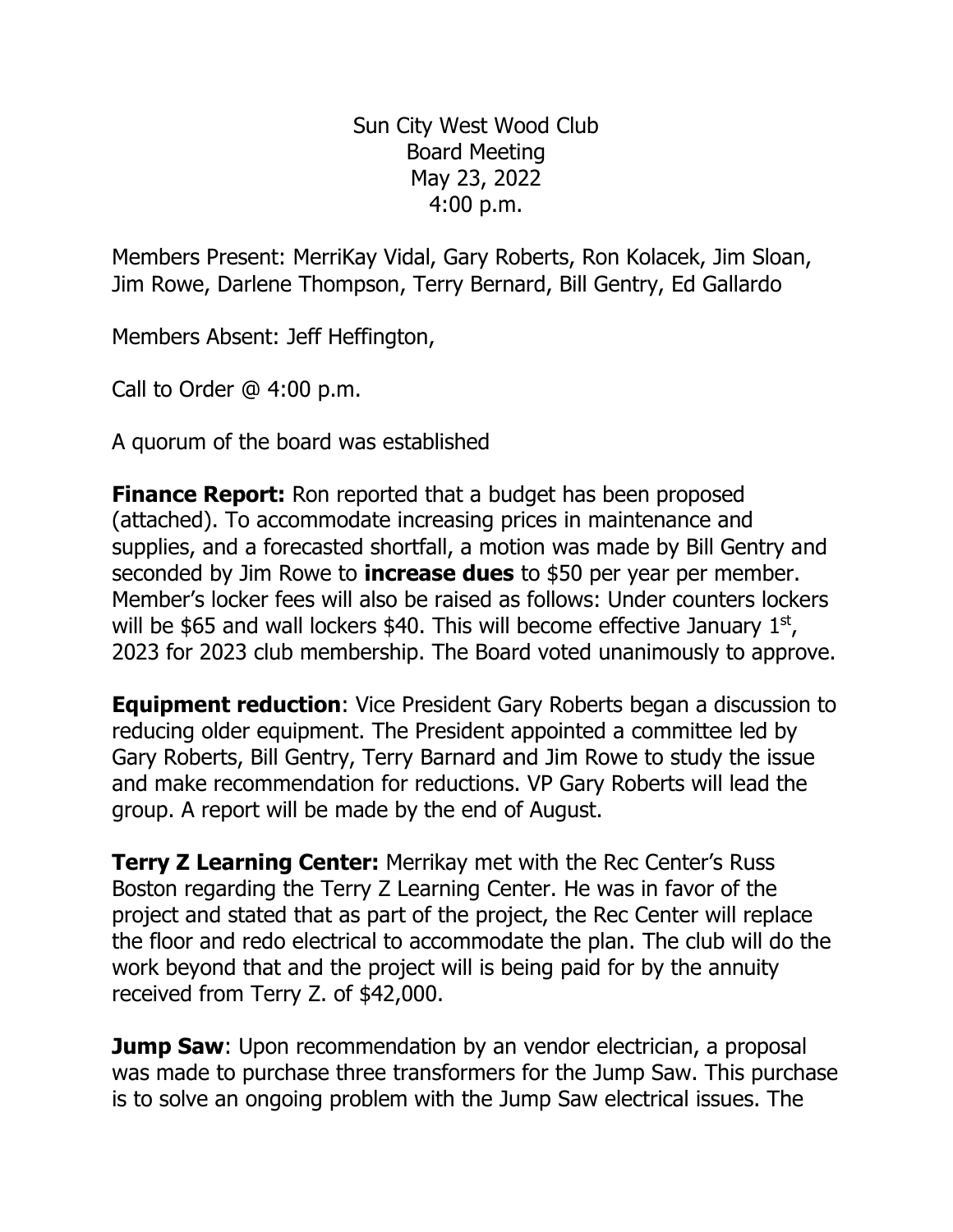cost is \$3,340.00. This will be paid for out of Machine Reserve Fund. A motion was made by Gary Roberts and seconded by Bill Gentry. Unanimously Approved

## **SCW Wood Club Lathe Policy**

## **Sun City West Woodworking Club**

Lathe Use and Safety Policy

This machine can be dangerous and has no brain, use yours. Wood turning safety is YOUR responsibility!

1. A **Full-Face Shield** (SPEC Z87 or better) is required while the lathe is running. Even when sanding. Also, a Respirator or face mask is highly recommended.

2. Never leave the lathe running unattended.

3. Inspect project regularly for cracks and potential issues.

4. Long sleeves are not permitted while working on a lathe.

5. Wood (log) that has been milled with one side flat may be cut into a round blank on band saw #20 ONLY. Circle jigs are available in the crib.

6. Always leave the lathe and surrounding area cleaner than it was found.

7. Proper tool selection is critical for safety and success in turning. Bowl gouges for bowls, spindle gouges for spindle work.

8. Use the proper tool rest for the work you are doing. "S" rest and curved rests are available in the tool crib. Keep the rest as close as possible to your work.

9. Always return the lathe speed to "0" when finished for the day and check the dial before starting the lathe.

10. Lathes are used on a first come basis and may not be reserved. Breaks are allowed but should not exceed twenty minutes.

11. If there are questions about safe operation of the lathe, ask for help!

Gary Roberts Moved that the policy be approved. Second by Jim Rowe. Unanimously Approved by the Board. This will be posted in a spot for reference by both turners and monitors.